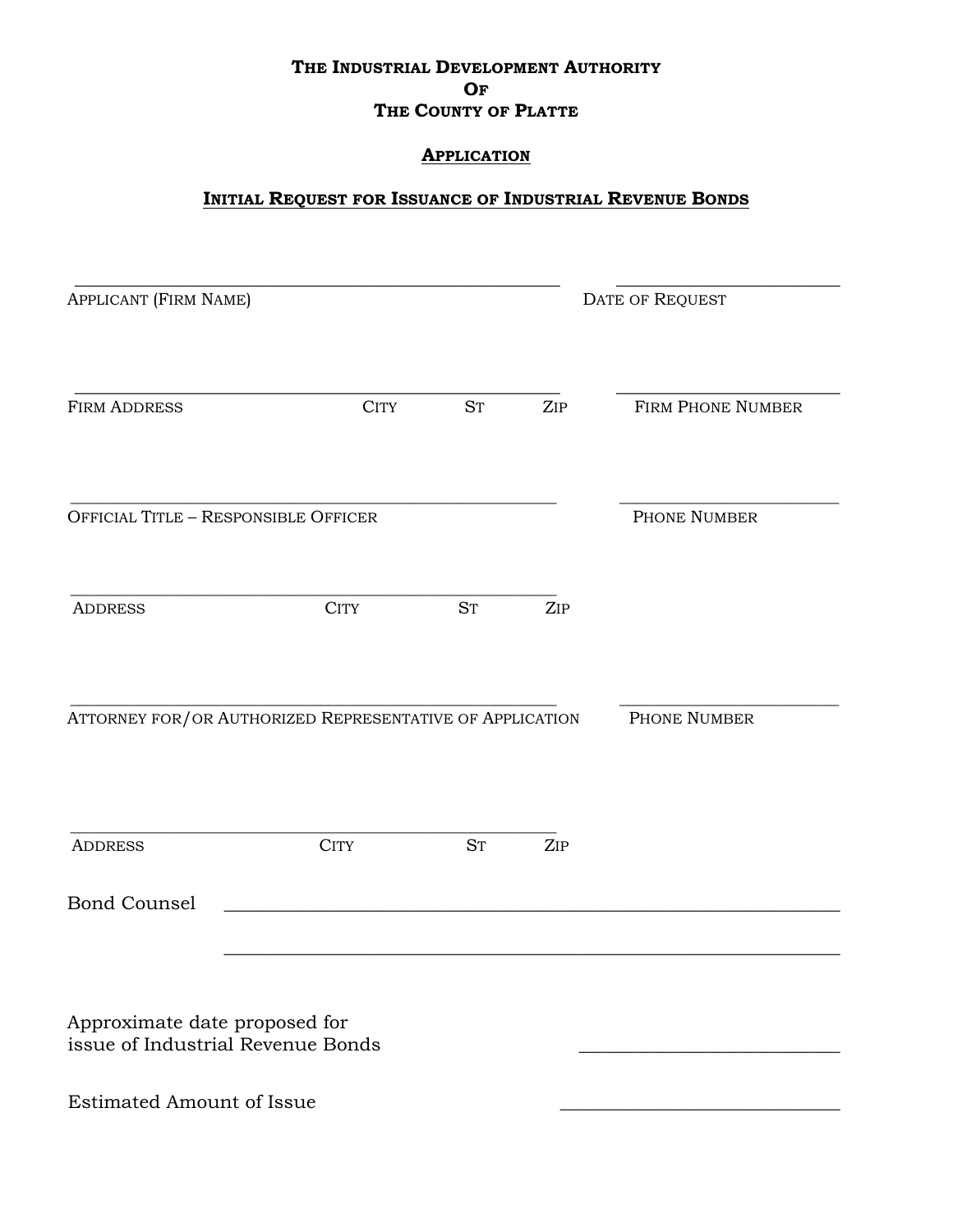Page 2 Industrial Development Authority Application

- 1. Financial Responsibility
	- a. How many years has the applicant been in business?
	- b. What portion of the project is being financed from other company funds (in addition to bond issue)?
	- c. What is the dollar value of capital expenditures your firm has made for plant and equipment in Platte County, Missouri, during the past three years?

 $\mathcal{L}_\text{max}$  and  $\mathcal{L}_\text{max}$  and  $\mathcal{L}_\text{max}$  and  $\mathcal{L}_\text{max}$  and  $\mathcal{L}_\text{max}$  and  $\mathcal{L}_\text{max}$ 

 $\frac{1}{2}$  ,  $\frac{1}{2}$  ,  $\frac{1}{2}$  ,  $\frac{1}{2}$  ,  $\frac{1}{2}$  ,  $\frac{1}{2}$  ,  $\frac{1}{2}$  ,  $\frac{1}{2}$  ,  $\frac{1}{2}$  ,  $\frac{1}{2}$  ,  $\frac{1}{2}$  ,  $\frac{1}{2}$  ,  $\frac{1}{2}$  ,  $\frac{1}{2}$  ,  $\frac{1}{2}$  ,  $\frac{1}{2}$  ,  $\frac{1}{2}$  ,  $\frac{1}{2}$  ,  $\frac{1$ 

 $\mathcal{L}_\text{max} = \frac{1}{2} \sum_{i=1}^{n} \frac{1}{2} \sum_{i=1}^{n} \frac{1}{2} \sum_{i=1}^{n} \frac{1}{2} \sum_{i=1}^{n} \frac{1}{2} \sum_{i=1}^{n} \frac{1}{2} \sum_{i=1}^{n} \frac{1}{2} \sum_{i=1}^{n} \frac{1}{2} \sum_{i=1}^{n} \frac{1}{2} \sum_{i=1}^{n} \frac{1}{2} \sum_{i=1}^{n} \frac{1}{2} \sum_{i=1}^{n} \frac{1}{2} \sum_{i=1}^{n} \frac{1$ 

 $\mathcal{L}_\text{max} = \frac{1}{2} \sum_{i=1}^{n} \frac{1}{2} \sum_{i=1}^{n} \frac{1}{2} \sum_{i=1}^{n} \frac{1}{2} \sum_{i=1}^{n} \frac{1}{2} \sum_{i=1}^{n} \frac{1}{2} \sum_{i=1}^{n} \frac{1}{2} \sum_{i=1}^{n} \frac{1}{2} \sum_{i=1}^{n} \frac{1}{2} \sum_{i=1}^{n} \frac{1}{2} \sum_{i=1}^{n} \frac{1}{2} \sum_{i=1}^{n} \frac{1}{2} \sum_{i=1}^{n} \frac{1$ 

 $\mathcal{L}_\text{max} = \frac{1}{2} \sum_{i=1}^{n} \frac{1}{2} \sum_{i=1}^{n} \frac{1}{2} \sum_{i=1}^{n} \frac{1}{2} \sum_{i=1}^{n} \frac{1}{2} \sum_{i=1}^{n} \frac{1}{2} \sum_{i=1}^{n} \frac{1}{2} \sum_{i=1}^{n} \frac{1}{2} \sum_{i=1}^{n} \frac{1}{2} \sum_{i=1}^{n} \frac{1}{2} \sum_{i=1}^{n} \frac{1}{2} \sum_{i=1}^{n} \frac{1}{2} \sum_{i=1}^{n} \frac{1$ 

d. Who is your principal banker in the Greater Kansas City area; outside the Greater Kansas City Area?

#### 2. Type of Tenant

a. What type of business is proposed by the tenant? Please describe in detail the precise nature of all activities your firm contemplates undertaking in the facility and outline the estimated percentage of space to be devoted to each activity.

- b. Does the tenant have a single or multiple plant operation?
- c. Will the Platte County, Missouri plant be the main operation of the tenant? \_\_\_\_

 $\frac{1}{2}$  ,  $\frac{1}{2}$  ,  $\frac{1}{2}$  ,  $\frac{1}{2}$  ,  $\frac{1}{2}$  ,  $\frac{1}{2}$  ,  $\frac{1}{2}$  ,  $\frac{1}{2}$  ,  $\frac{1}{2}$  ,  $\frac{1}{2}$  ,  $\frac{1}{2}$  ,  $\frac{1}{2}$  ,  $\frac{1}{2}$  ,  $\frac{1}{2}$  ,  $\frac{1}{2}$  ,  $\frac{1}{2}$  ,  $\frac{1}{2}$  ,  $\frac{1}{2}$  ,  $\frac{1$ 

 $\frac{1}{\sqrt{2}}$  ,  $\frac{1}{\sqrt{2}}$  ,  $\frac{1}{\sqrt{2}}$  ,  $\frac{1}{\sqrt{2}}$  ,  $\frac{1}{\sqrt{2}}$  ,  $\frac{1}{\sqrt{2}}$  ,  $\frac{1}{\sqrt{2}}$  ,  $\frac{1}{\sqrt{2}}$  ,  $\frac{1}{\sqrt{2}}$  ,  $\frac{1}{\sqrt{2}}$  ,  $\frac{1}{\sqrt{2}}$  ,  $\frac{1}{\sqrt{2}}$  ,  $\frac{1}{\sqrt{2}}$  ,  $\frac{1}{\sqrt{2}}$  ,  $\frac{1}{\sqrt{2}}$ 

 $\frac{1}{\sqrt{2}}$  ,  $\frac{1}{\sqrt{2}}$  ,  $\frac{1}{\sqrt{2}}$  ,  $\frac{1}{\sqrt{2}}$  ,  $\frac{1}{\sqrt{2}}$  ,  $\frac{1}{\sqrt{2}}$  ,  $\frac{1}{\sqrt{2}}$  ,  $\frac{1}{\sqrt{2}}$  ,  $\frac{1}{\sqrt{2}}$  ,  $\frac{1}{\sqrt{2}}$  ,  $\frac{1}{\sqrt{2}}$  ,  $\frac{1}{\sqrt{2}}$  ,  $\frac{1}{\sqrt{2}}$  ,  $\frac{1}{\sqrt{2}}$  ,  $\frac{1}{\sqrt{2}}$ 

 $\frac{1}{\sqrt{2}}$  ,  $\frac{1}{\sqrt{2}}$  ,  $\frac{1}{\sqrt{2}}$  ,  $\frac{1}{\sqrt{2}}$  ,  $\frac{1}{\sqrt{2}}$  ,  $\frac{1}{\sqrt{2}}$  ,  $\frac{1}{\sqrt{2}}$  ,  $\frac{1}{\sqrt{2}}$  ,  $\frac{1}{\sqrt{2}}$  ,  $\frac{1}{\sqrt{2}}$  ,  $\frac{1}{\sqrt{2}}$  ,  $\frac{1}{\sqrt{2}}$  ,  $\frac{1}{\sqrt{2}}$  ,  $\frac{1}{\sqrt{2}}$  ,  $\frac{1}{\sqrt{2}}$ 

If not, where?

 Will the products to be manufactured, assembled or processed and any services to be rendered?

d. What is your estimated target date to begin operations? \_\_\_\_\_\_\_\_\_\_\_\_\_\_\_\_\_\_\_\_\_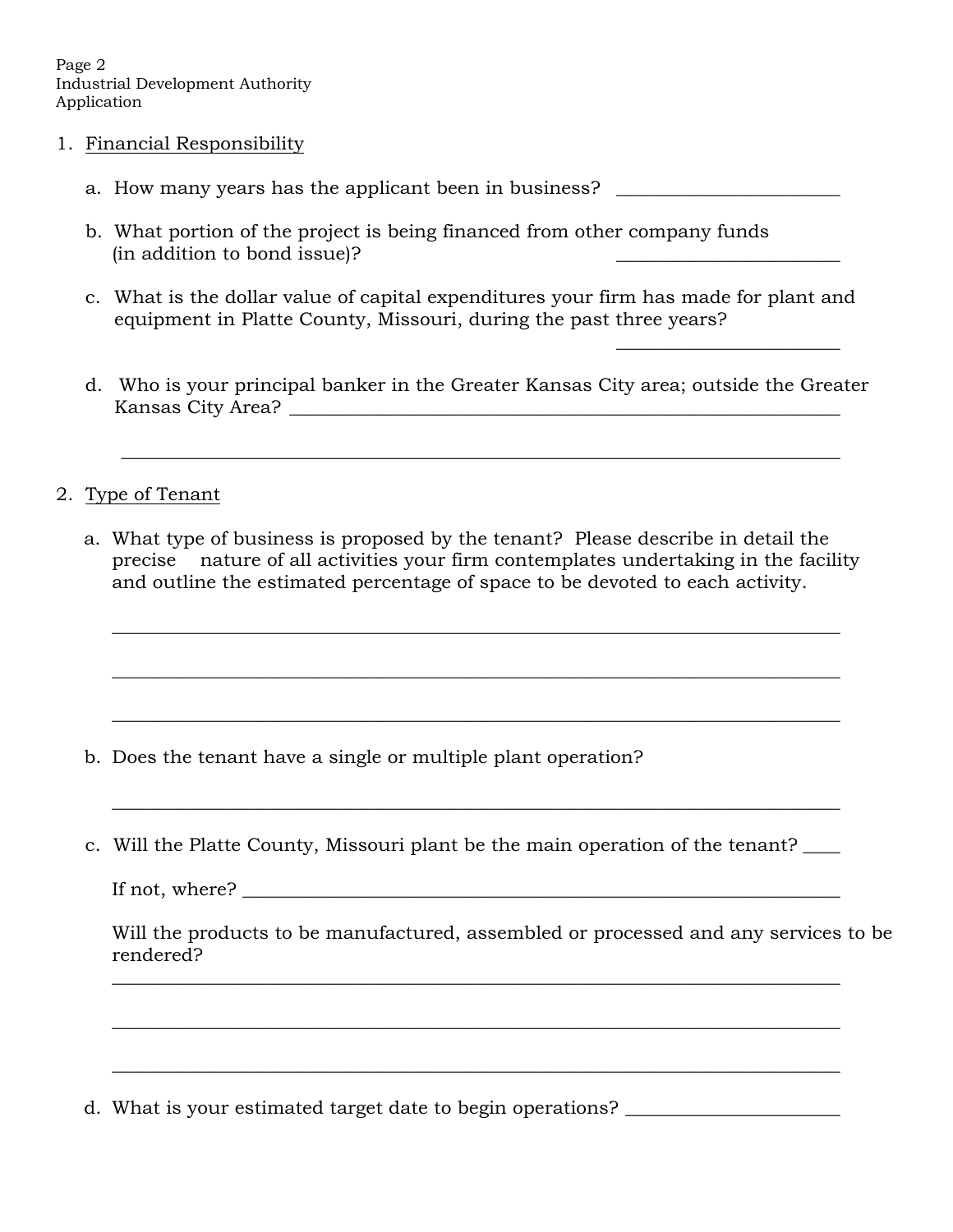Page 3 Industrial Development Authority Application

3. Nature of Improvements.

| Amount requested for land and site preparation \$ |                                                                                         |                                                                                                                        |  |  |  |  |  |
|---------------------------------------------------|-----------------------------------------------------------------------------------------|------------------------------------------------------------------------------------------------------------------------|--|--|--|--|--|
|                                                   | Amount requested for buildings                                                          | $\frac{1}{2}$                                                                                                          |  |  |  |  |  |
|                                                   | Amount requested for equipment                                                          | $\frac{1}{2}$                                                                                                          |  |  |  |  |  |
|                                                   | a. What type and size of building will be constructed?__________________________        |                                                                                                                        |  |  |  |  |  |
|                                                   |                                                                                         | <u> 1989 - Johann Stoff, amerikansk politiker (d. 1989)</u>                                                            |  |  |  |  |  |
|                                                   |                                                                                         | <u> 1989 - Johann John Stone, Amerikaansk politiker (d. 1989)</u>                                                      |  |  |  |  |  |
|                                                   |                                                                                         |                                                                                                                        |  |  |  |  |  |
|                                                   | b. Name and address of engineer, contractor, and/or architect. _________________        |                                                                                                                        |  |  |  |  |  |
|                                                   |                                                                                         | <u> 1989 - Johann John Stoff, deutscher Stoff, der Stoff, der Stoff, der Stoff, der Stoff, der Stoff, der Stoff, d</u> |  |  |  |  |  |
|                                                   |                                                                                         |                                                                                                                        |  |  |  |  |  |
|                                                   | c. Do you contemplate that all improvements will be constructed at one time or will the |                                                                                                                        |  |  |  |  |  |
|                                                   |                                                                                         |                                                                                                                        |  |  |  |  |  |
|                                                   | d. Is the land now either owned, controlled, or leased by your company?_________        |                                                                                                                        |  |  |  |  |  |
|                                                   |                                                                                         |                                                                                                                        |  |  |  |  |  |
|                                                   | e. Does the project contemplate rehabilitation of any existing buildings?               |                                                                                                                        |  |  |  |  |  |
|                                                   |                                                                                         |                                                                                                                        |  |  |  |  |  |
|                                                   |                                                                                         |                                                                                                                        |  |  |  |  |  |
|                                                   |                                                                                         |                                                                                                                        |  |  |  |  |  |
|                                                   |                                                                                         |                                                                                                                        |  |  |  |  |  |
|                                                   |                                                                                         |                                                                                                                        |  |  |  |  |  |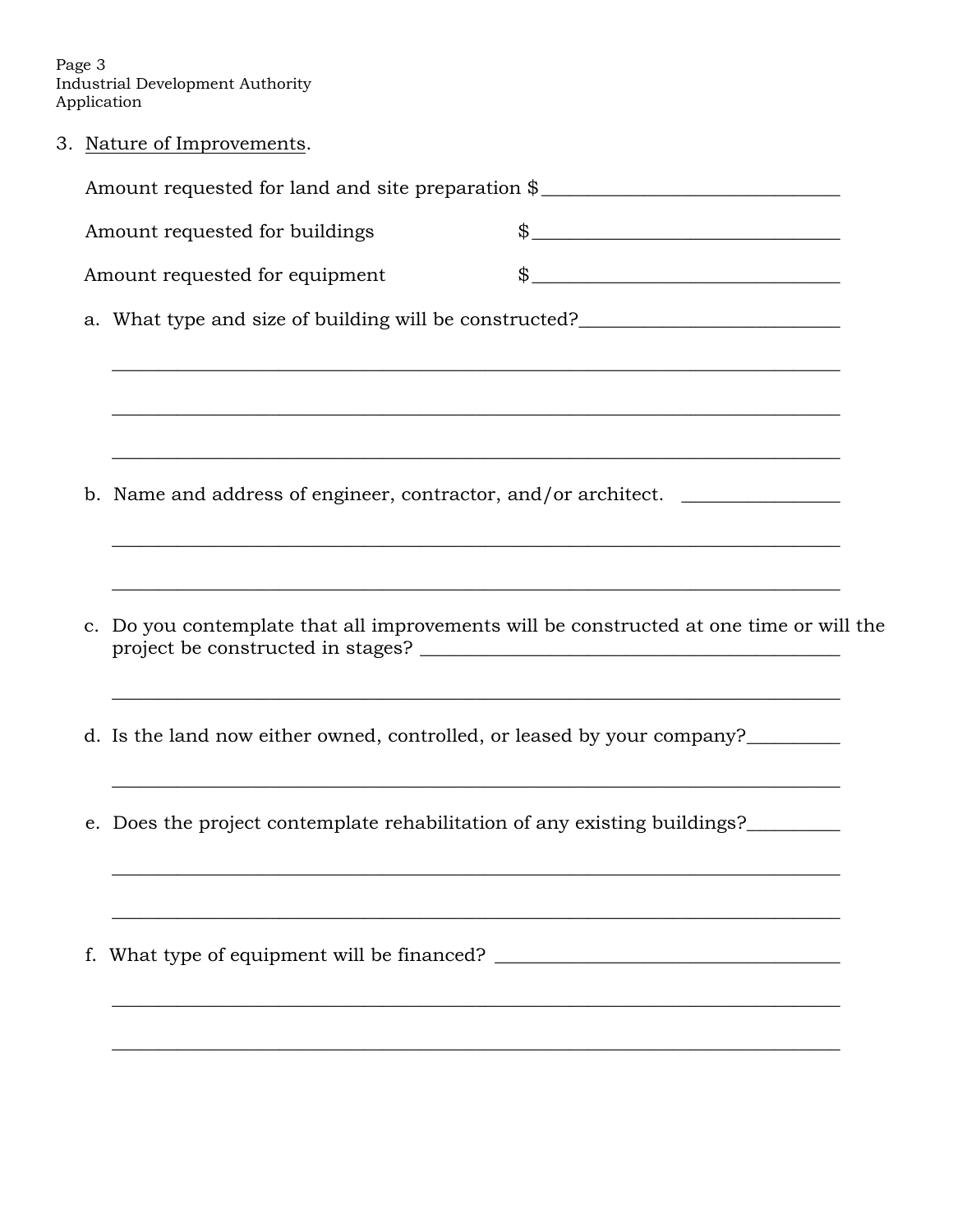Page 4 Industrial Development Authority Application

4. Measure of Economic Growth and Benefits

| a. What dollar amount of annual sales is contemplated?                              |  |
|-------------------------------------------------------------------------------------|--|
| b. What percent of sales will be sold locally?                                      |  |
| c. How many people will the tenant employ initially,                                |  |
| Long term?                                                                          |  |
| d. How many of those employees will be new employees<br>as a result of the project? |  |

e. Briefly describe manpower requirements, including approximate numbers of persons within various categories, (e.g., top and middle management, supervisory, sales, skilled, semi-skilled and unskilled workers).

 $\mathcal{L}_\text{max} = \frac{1}{2} \sum_{i=1}^{n} \frac{1}{2} \sum_{i=1}^{n} \frac{1}{2} \sum_{i=1}^{n} \frac{1}{2} \sum_{i=1}^{n} \frac{1}{2} \sum_{i=1}^{n} \frac{1}{2} \sum_{i=1}^{n} \frac{1}{2} \sum_{i=1}^{n} \frac{1}{2} \sum_{i=1}^{n} \frac{1}{2} \sum_{i=1}^{n} \frac{1}{2} \sum_{i=1}^{n} \frac{1}{2} \sum_{i=1}^{n} \frac{1}{2} \sum_{i=1}^{n} \frac{1$ 

 $\mathcal{L}_\text{max} = \frac{1}{2} \sum_{i=1}^{n} \frac{1}{2} \sum_{i=1}^{n} \frac{1}{2} \sum_{i=1}^{n} \frac{1}{2} \sum_{i=1}^{n} \frac{1}{2} \sum_{i=1}^{n} \frac{1}{2} \sum_{i=1}^{n} \frac{1}{2} \sum_{i=1}^{n} \frac{1}{2} \sum_{i=1}^{n} \frac{1}{2} \sum_{i=1}^{n} \frac{1}{2} \sum_{i=1}^{n} \frac{1}{2} \sum_{i=1}^{n} \frac{1}{2} \sum_{i=1}^{n} \frac{1$ 

 $\mathcal{L}_\mathcal{L} = \mathcal{L}_\mathcal{L} = \mathcal{L}_\mathcal{L} = \mathcal{L}_\mathcal{L} = \mathcal{L}_\mathcal{L} = \mathcal{L}_\mathcal{L} = \mathcal{L}_\mathcal{L} = \mathcal{L}_\mathcal{L} = \mathcal{L}_\mathcal{L} = \mathcal{L}_\mathcal{L} = \mathcal{L}_\mathcal{L} = \mathcal{L}_\mathcal{L} = \mathcal{L}_\mathcal{L} = \mathcal{L}_\mathcal{L} = \mathcal{L}_\mathcal{L} = \mathcal{L}_\mathcal{L} = \mathcal{L}_\mathcal{L}$ 

 $\mathcal{L}_\text{max} = \frac{1}{2} \sum_{i=1}^{n} \frac{1}{2} \sum_{i=1}^{n} \frac{1}{2} \sum_{i=1}^{n} \frac{1}{2} \sum_{i=1}^{n} \frac{1}{2} \sum_{i=1}^{n} \frac{1}{2} \sum_{i=1}^{n} \frac{1}{2} \sum_{i=1}^{n} \frac{1}{2} \sum_{i=1}^{n} \frac{1}{2} \sum_{i=1}^{n} \frac{1}{2} \sum_{i=1}^{n} \frac{1}{2} \sum_{i=1}^{n} \frac{1}{2} \sum_{i=1}^{n} \frac{1$ 

 $\mathcal{L}_\text{max} = \frac{1}{2} \sum_{i=1}^{n} \frac{1}{2} \sum_{i=1}^{n} \frac{1}{2} \sum_{i=1}^{n} \frac{1}{2} \sum_{i=1}^{n} \frac{1}{2} \sum_{i=1}^{n} \frac{1}{2} \sum_{i=1}^{n} \frac{1}{2} \sum_{i=1}^{n} \frac{1}{2} \sum_{i=1}^{n} \frac{1}{2} \sum_{i=1}^{n} \frac{1}{2} \sum_{i=1}^{n} \frac{1}{2} \sum_{i=1}^{n} \frac{1}{2} \sum_{i=1}^{n} \frac{1$ 

 $\mathcal{L}_\text{max} = \frac{1}{2} \sum_{i=1}^{n} \frac{1}{2} \sum_{i=1}^{n} \frac{1}{2} \sum_{i=1}^{n} \frac{1}{2} \sum_{i=1}^{n} \frac{1}{2} \sum_{i=1}^{n} \frac{1}{2} \sum_{i=1}^{n} \frac{1}{2} \sum_{i=1}^{n} \frac{1}{2} \sum_{i=1}^{n} \frac{1}{2} \sum_{i=1}^{n} \frac{1}{2} \sum_{i=1}^{n} \frac{1}{2} \sum_{i=1}^{n} \frac{1}{2} \sum_{i=1}^{n} \frac{1$ 

 $\mathcal{L}_\text{max} = \frac{1}{2} \sum_{i=1}^{n} \frac{1}{2} \sum_{i=1}^{n} \frac{1}{2} \sum_{i=1}^{n} \frac{1}{2} \sum_{i=1}^{n} \frac{1}{2} \sum_{i=1}^{n} \frac{1}{2} \sum_{i=1}^{n} \frac{1}{2} \sum_{i=1}^{n} \frac{1}{2} \sum_{i=1}^{n} \frac{1}{2} \sum_{i=1}^{n} \frac{1}{2} \sum_{i=1}^{n} \frac{1}{2} \sum_{i=1}^{n} \frac{1}{2} \sum_{i=1}^{n} \frac{1$ 

 $\mathcal{L}_\text{max} = \frac{1}{2} \sum_{i=1}^{n} \frac{1}{2} \sum_{i=1}^{n} \frac{1}{2} \sum_{i=1}^{n} \frac{1}{2} \sum_{i=1}^{n} \frac{1}{2} \sum_{i=1}^{n} \frac{1}{2} \sum_{i=1}^{n} \frac{1}{2} \sum_{i=1}^{n} \frac{1}{2} \sum_{i=1}^{n} \frac{1}{2} \sum_{i=1}^{n} \frac{1}{2} \sum_{i=1}^{n} \frac{1}{2} \sum_{i=1}^{n} \frac{1}{2} \sum_{i=1}^{n} \frac{1$ 

 $\mathcal{L}_\text{max} = \frac{1}{2} \sum_{i=1}^{n} \frac{1}{2} \sum_{i=1}^{n} \frac{1}{2} \sum_{i=1}^{n} \frac{1}{2} \sum_{i=1}^{n} \frac{1}{2} \sum_{i=1}^{n} \frac{1}{2} \sum_{i=1}^{n} \frac{1}{2} \sum_{i=1}^{n} \frac{1}{2} \sum_{i=1}^{n} \frac{1}{2} \sum_{i=1}^{n} \frac{1}{2} \sum_{i=1}^{n} \frac{1}{2} \sum_{i=1}^{n} \frac{1}{2} \sum_{i=1}^{n} \frac{1$ 

 $\mathcal{L}_\mathcal{L} = \mathcal{L}_\mathcal{L} = \mathcal{L}_\mathcal{L} = \mathcal{L}_\mathcal{L} = \mathcal{L}_\mathcal{L} = \mathcal{L}_\mathcal{L} = \mathcal{L}_\mathcal{L} = \mathcal{L}_\mathcal{L} = \mathcal{L}_\mathcal{L} = \mathcal{L}_\mathcal{L} = \mathcal{L}_\mathcal{L} = \mathcal{L}_\mathcal{L} = \mathcal{L}_\mathcal{L} = \mathcal{L}_\mathcal{L} = \mathcal{L}_\mathcal{L} = \mathcal{L}_\mathcal{L} = \mathcal{L}_\mathcal{L}$ 

f. Briefly describe average wage by categories and benefits for any existing employees of the applicant located in Platte County and the proposed average wage by categories and benefits of new employees anticipated in Platte County, (e.g., top and middle management, supervisory, sales, skilled, semi-skilled and unskilled workers).

- g. Is the tenant industry, either through a home office or subsidiary, presently operating in another location? If so, state location and size of other operations.
- h. Is the proposed move an expansion, replacement or relocation of another plant?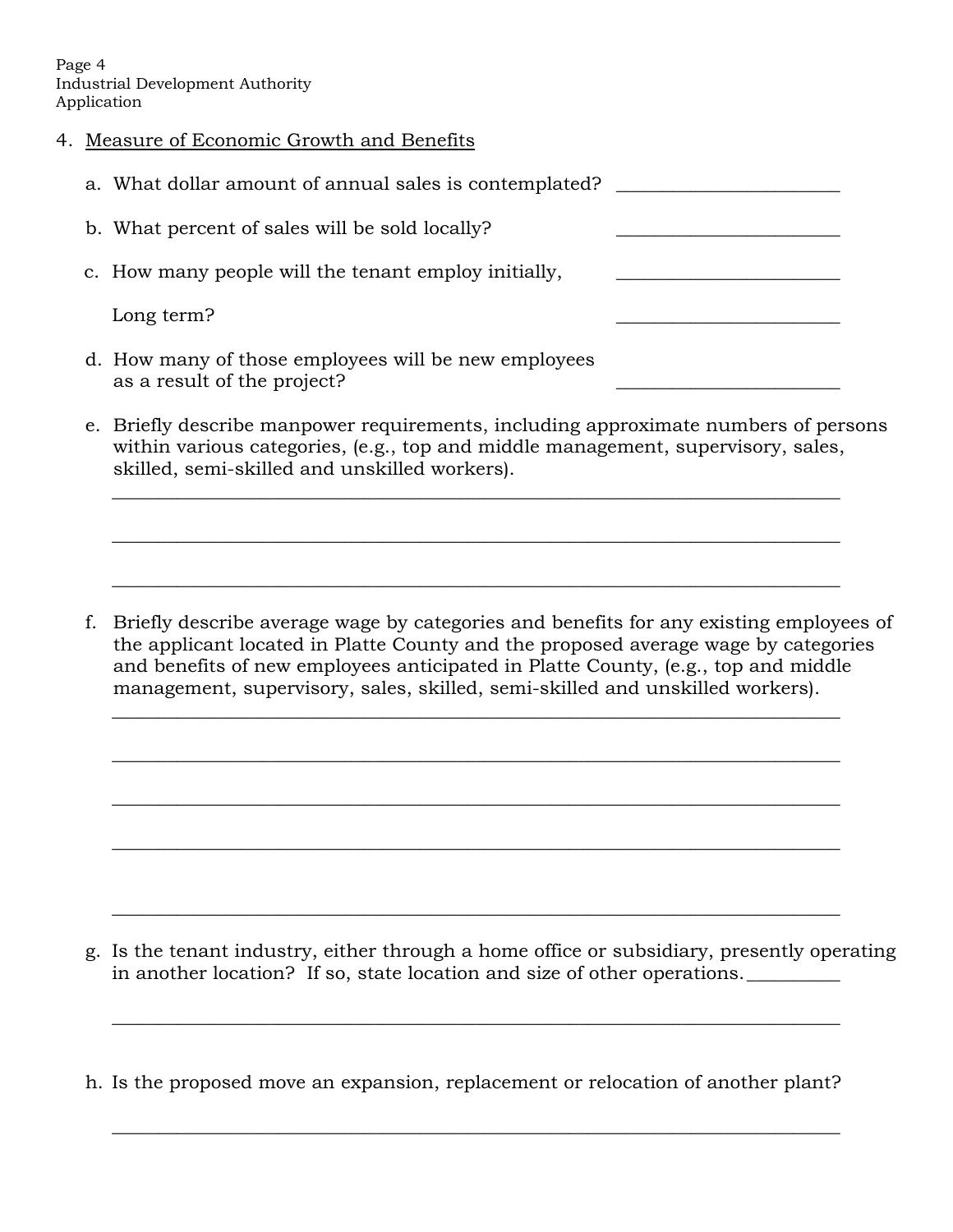If this is a proposed expansion, state size of current operation.

If this is a proposed relocation or replacement, state size and location of present operation.

\_\_\_\_\_\_\_\_\_\_\_\_\_\_\_\_\_\_\_\_\_\_\_\_\_\_\_\_\_\_\_\_\_\_\_\_\_\_\_\_\_\_\_\_\_\_\_\_\_\_\_\_\_\_\_\_\_\_\_\_\_\_\_\_\_\_\_\_\_\_\_\_\_\_\_\_\_

\_\_\_\_\_\_\_\_\_\_\_\_\_\_\_\_\_\_\_\_\_\_\_\_\_\_\_\_\_\_\_\_\_\_\_\_\_\_\_\_\_\_\_\_\_\_\_\_\_\_\_\_\_\_\_\_\_\_\_\_\_\_\_\_\_\_\_\_\_\_\_\_\_\_\_\_\_

#### 5. Location

a. Is the proposed tenant presently located in Platte County, Missouri?

b. Address of proposed location.

c. Is the prospective location properly zoned?

d. What is the present zoning of the property? \_\_\_\_\_\_\_\_\_\_\_\_\_\_\_\_\_\_\_\_\_\_\_\_\_\_\_\_\_\_\_\_\_

 $\overline{\phantom{a}}$  ,  $\overline{\phantom{a}}$  ,  $\overline{\phantom{a}}$  ,  $\overline{\phantom{a}}$  ,  $\overline{\phantom{a}}$  ,  $\overline{\phantom{a}}$  ,  $\overline{\phantom{a}}$  ,  $\overline{\phantom{a}}$  ,  $\overline{\phantom{a}}$  ,  $\overline{\phantom{a}}$  ,  $\overline{\phantom{a}}$  ,  $\overline{\phantom{a}}$  ,  $\overline{\phantom{a}}$  ,  $\overline{\phantom{a}}$  ,  $\overline{\phantom{a}}$  ,  $\overline{\phantom{a}}$ 

e. If a zoning change is pending, site application number and present status.

If application has not been made, briefly describe what change will be needed and plans for submitting application.

 $\overline{\phantom{a}}$  , and the contract of the contract of the contract of the contract of the contract of the contract of the contract of the contract of the contract of the contract of the contract of the contract of the contrac

 $\overline{\phantom{a}}$  , and the contract of the contract of the contract of the contract of the contract of the contract of the contract of the contract of the contract of the contract of the contract of the contract of the contrac

- 6. Marketing of Bonds
	- a. Has the tenant an established relationship with an investment banking firm or firms?

\_\_\_\_\_\_\_\_\_\_\_\_\_\_\_\_\_\_\_\_\_\_\_\_\_\_\_\_\_\_\_\_\_\_\_\_\_\_\_\_\_\_\_\_\_\_\_\_\_\_\_\_\_\_\_\_\_\_\_\_\_\_\_\_\_\_\_\_\_\_\_\_\_\_\_\_\_

 $\text{If so, whom?}$ 

 $\mathcal{L}_\text{max}$  , and the set of the set of the set of the set of the set of the set of the set of the set of the set of the set of the set of the set of the set of the set of the set of the set of the set of the set of the

b. Has an investment banker prepared an analysis indicating that the tenants bonds are marketable?

c. Have arrangements for the marketing of the bonds been made?

d. Has the tenant investigated conventional financing?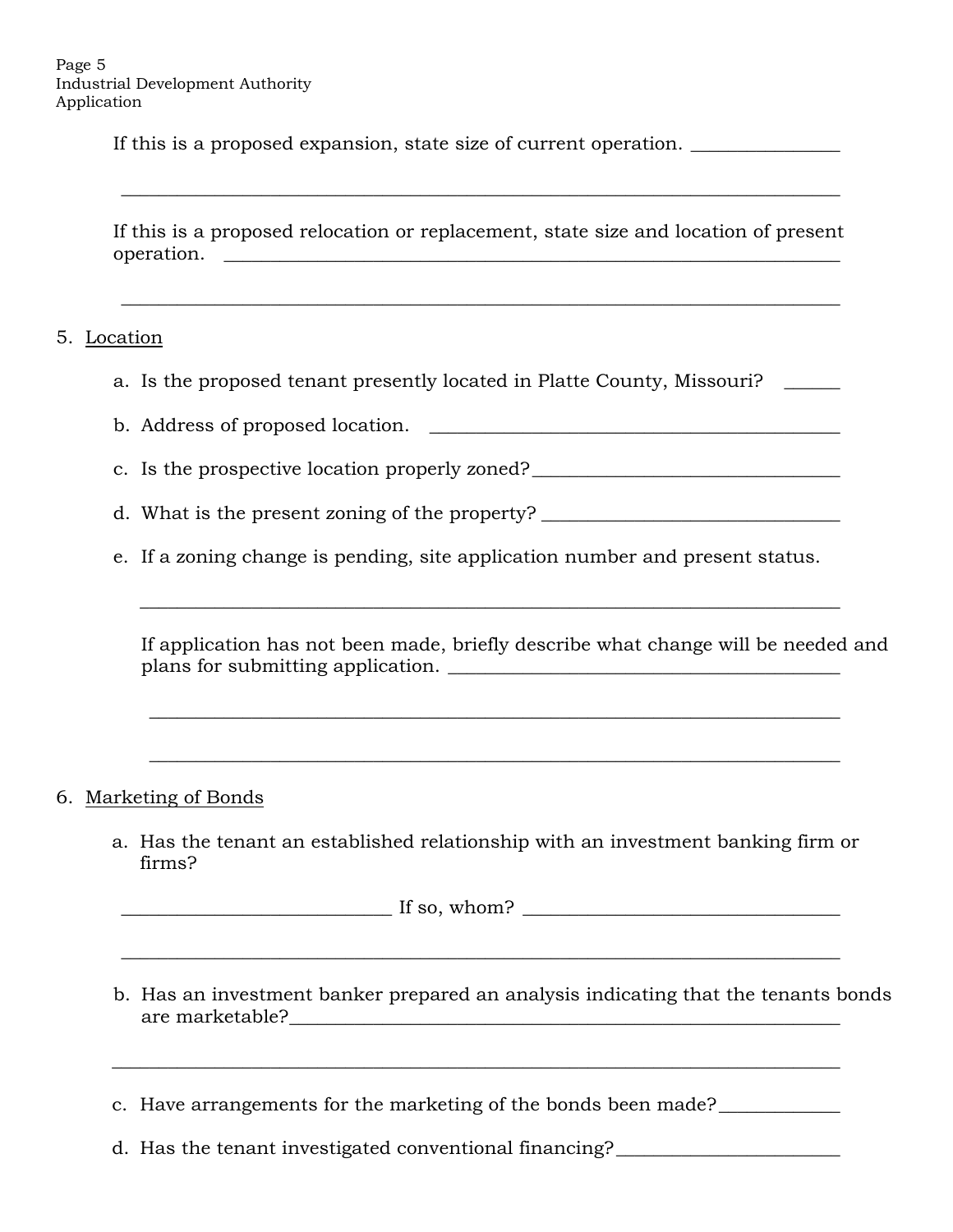7. Ownership and Management

 a. Is the applicant industry a proprietorship, partnership, limited liability company or corporation?

 $\mathcal{L}_\text{max}$  , and the set of the set of the set of the set of the set of the set of the set of the set of the set of the set of the set of the set of the set of the set of the set of the set of the set of the set of the

- b. If proprietorship, partnership, limited liability company or closed corporation, list the names and the percentage owned. \_\_\_\_\_\_\_\_\_\_\_\_\_\_\_\_\_\_\_\_\_\_\_\_\_\_\_\_\_\_\_\_\_\_\_
- c. List the names and titles of manager or officers of the applicant industry?

 $\mathcal{L}_\text{max} = \frac{1}{2} \left( \frac{1}{2} \sum_{i=1}^{n} \frac{1}{2} \mathbf{1} \mathbf{1} \mathbf{1} \mathbf{1} \mathbf{1} \mathbf{1} \mathbf{1} \mathbf{1} \mathbf{1} \mathbf{1} \mathbf{1} \mathbf{1} \mathbf{1} \mathbf{1} \mathbf{1} \mathbf{1} \mathbf{1} \mathbf{1} \mathbf{1} \mathbf{1} \mathbf{1} \mathbf{1} \mathbf{1} \mathbf{1} \mathbf{1} \mathbf{1} \mathbf{1} \mathbf{1} \mathbf{1}$ 

 $\mathcal{L}_\mathcal{L} = \mathcal{L}_\mathcal{L} = \mathcal{L}_\mathcal{L} = \mathcal{L}_\mathcal{L} = \mathcal{L}_\mathcal{L} = \mathcal{L}_\mathcal{L} = \mathcal{L}_\mathcal{L} = \mathcal{L}_\mathcal{L} = \mathcal{L}_\mathcal{L} = \mathcal{L}_\mathcal{L} = \mathcal{L}_\mathcal{L} = \mathcal{L}_\mathcal{L} = \mathcal{L}_\mathcal{L} = \mathcal{L}_\mathcal{L} = \mathcal{L}_\mathcal{L} = \mathcal{L}_\mathcal{L} = \mathcal{L}_\mathcal{L}$ 

 $\mathcal{L}_\mathcal{L} = \mathcal{L}_\mathcal{L} = \mathcal{L}_\mathcal{L} = \mathcal{L}_\mathcal{L} = \mathcal{L}_\mathcal{L} = \mathcal{L}_\mathcal{L} = \mathcal{L}_\mathcal{L} = \mathcal{L}_\mathcal{L} = \mathcal{L}_\mathcal{L} = \mathcal{L}_\mathcal{L} = \mathcal{L}_\mathcal{L} = \mathcal{L}_\mathcal{L} = \mathcal{L}_\mathcal{L} = \mathcal{L}_\mathcal{L} = \mathcal{L}_\mathcal{L} = \mathcal{L}_\mathcal{L} = \mathcal{L}_\mathcal{L}$ 

 $\overline{\phantom{a}}$  ,  $\overline{\phantom{a}}$  ,  $\overline{\phantom{a}}$  ,  $\overline{\phantom{a}}$  ,  $\overline{\phantom{a}}$  ,  $\overline{\phantom{a}}$  ,  $\overline{\phantom{a}}$  ,  $\overline{\phantom{a}}$  ,  $\overline{\phantom{a}}$  ,  $\overline{\phantom{a}}$  ,  $\overline{\phantom{a}}$  ,  $\overline{\phantom{a}}$  ,  $\overline{\phantom{a}}$  ,  $\overline{\phantom{a}}$  ,  $\overline{\phantom{a}}$  ,  $\overline{\phantom{a}}$ 

- d. Is your firm either a wholly owned or partially owned subsidiary of another  $\text{firm?}$
- e. List the name of CPA or public accountant who has performed audits of the applicant in the last five years.

 $\overline{\phantom{a}}$  , and the contract of the contract of the contract of the contract of the contract of the contract of the contract of the contract of the contract of the contract of the contract of the contract of the contrac

 $\overline{\phantom{a}}$  , and the contract of the contract of the contract of the contract of the contract of the contract of the contract of the contract of the contract of the contract of the contract of the contract of the contrac

 $\overline{\phantom{a}}$  , and the contract of the contract of the contract of the contract of the contract of the contract of the contract of the contract of the contract of the contract of the contract of the contract of the contrac

\_\_\_\_\_\_\_\_\_\_\_\_\_\_\_\_\_\_\_\_\_\_\_\_\_\_\_\_\_\_\_\_\_\_\_\_\_\_\_\_\_\_\_\_\_\_\_\_\_\_\_\_\_\_\_\_\_\_\_\_\_\_\_\_\_\_\_\_\_\_\_\_\_\_

8. Financial Information

Submit, with this application, audited financial reports (if available) for the last five years, profit and loss statements for the same years, plus the most recent copies of 10- K, 10-Q and 8-K (if applicable).